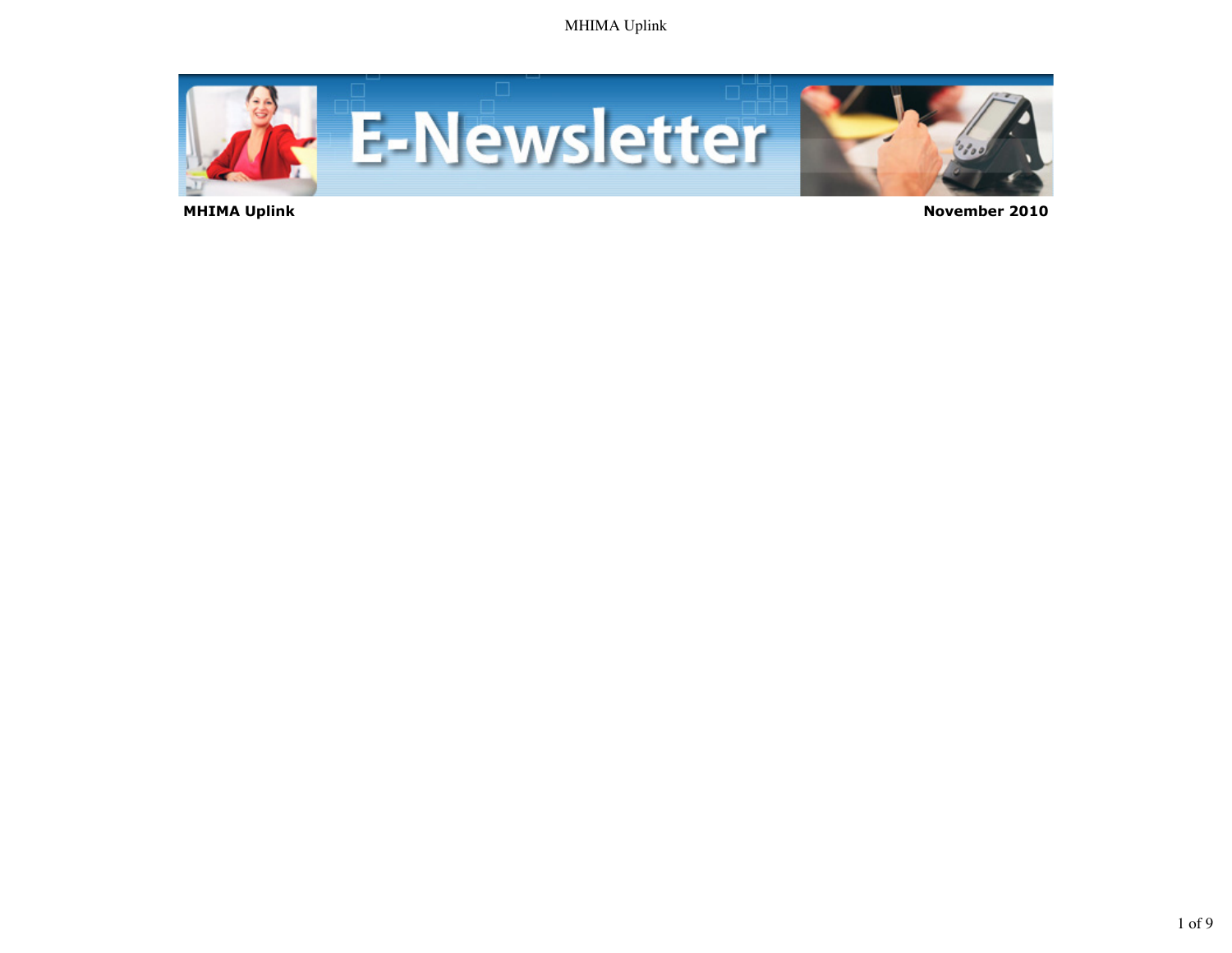#### **In This Issue:**

Update your AHIMA Profile November 2010 **O MHIMA Legal Resource Manual** MHIMA Vision & Mission **O** MHIMA Job Bank **President's Message** MHIMA Coding & Data Quality Tool Kits ICD-10 CEU Requirements MHIMA Fall Regional Meetings Save-the-Date MHIMA's Lunch & Learn Webinars **O A REACH Update O MHMIA Key Rings O HIT Week News O Call for Nominations** MN HIT Training Program **O MHIMA Scholarship Fund** 

## **Welcome to November 2010 Uplink**

Welcome to the November 2010 issue of our MHIMA member and corporate partner e-newsletter, Uplink.

Remember, we are always looking for authors of articles of interest to our broad MHIMA membership: about 500 words, worth **two (2)** CE credits for your original work. Contact MHIMA Executive Director.

Current and past issues of our e-newsletter are always available under the UPLINK E-NEWSLETTERS button on our MHIMA website.

If you would like to unsubscribe to our newsletter, please contact Executive Director.

# **MHIMA Vision & Mission**

**Vision:** The Minnesota Health Information Management Association, together with AHIMA, will set the standard and be the recognized leader in health information management practices, technology, education, research, and advocacy.



### **Keep your AHIMA Profile Current**

When is the last time you reviewed the information in your AHIMA profile? Have you changed positions? Have a new email address? Have you recently moved? These are just a few of the data elements in your AHIMA profile, and MHIMA uses this information on a regular basis.

Take a minute or two right now, visit the AHIMA Website, log in with your 7-digit AHIMA member number and your last name (capitalize the first letter!), and click on "My Profile/Dues Renewal." Review all of the four sections and update the information as appropriate.

In the section for **My Communication**

**Preferences**, may we ask that you check "YES" under the CSA Selection box for emails and postal mail? CSA stands for "component state association" and it means the state that you want to be associated with as an AHIMA member. MHIMA uses email and occasionally land mail as our primary means of communication, and if you check "NO" in the email or postal mail boxes, you won't receive either type of communication from us. Thank you!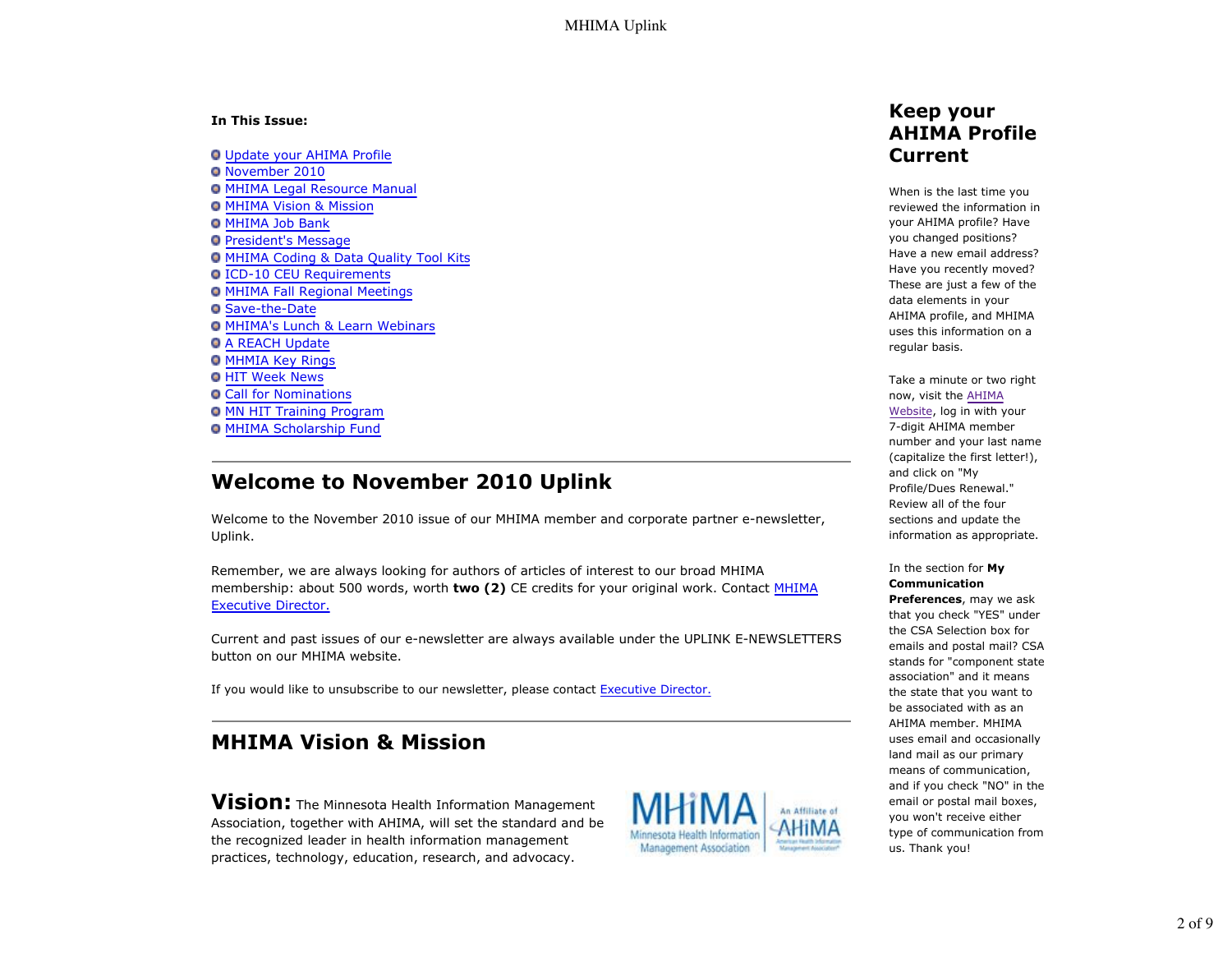**Mission:** MHIMA is committed to the professional development of its members through education, networking, and life-long learning. These commitments promote high quality health information and benefit the public, health care providers, and other clinical data users.

## **President's Message**

Sue Jensen, RHIT MHIMA President



I hope that everyone had a great Halloween. We now come into November and it is evident that change is all around. The trees have lost their leaves, winter has already given some of us a taste of the upcoming months, and stores are being decorated for Thanksgiving and Christmas.

This past month has been very busy for the MHIMA regions. I would like to start by saying "Thank You" to Carolyn, Ilene, Wendy, and Katie for all of their hard work. Four Regions had meetings in October and I had the opportunity to attend three of them: Moorhead, Thief River Falls, and Granite Falls. All of the meetings were well attended, had impressive speakers, and I had a great time visiting

Sue Jensen, RHIT

with everyone. Region F also held a meeting on October 27th which was attended by Cindy Glewwe.

Every month as I sit down to write this article I think, "What can I share with you this month?" This past month, I have been working on leadership skills and during this time I have read several different articles and reflected on different pastimes I enjoy, which help to hone those skills. I just wanted to share a couple of those thoughts with you.

I love to attend auctions. Usually when attending an auction, I review the bill and attend with the purpose of purchasing a specific item. But while there, I always seem to find another "treasure" that I have to have. But to get that item, I always seem to find it is bundled with other items that I don't really need. So, the questions are, "What do I really need?", "Do you purchase all the items to get the one thing that you really want?" and "How much am I willing to spend to get what I want?" While at an auction these are questions that have to be answered quickly, because if you wait too long, you miss out on the opportunity.

The ability to make decisions quickly and efficiently is a skill that's utilized everyday, either in business or at home. These simple questions can be applied to purchasing products, expansion of a business, hiring of new employees or "What do I give for a Christmas gift this year?" How these questions are answered can affect all areas of your life. If you purchase cheap software, you may get the functionality you need now, but not be able to upgrade in the future. Then, additional time and funds will be spent on replacing that software and retraining your staff. So, spend time reviewing the options, while getting the best deal, keeping in mind your goals and the outcome you want.

On the schedule for November, MHIMA has the following items. November 12th, the MHIMA Board will be having a meeting at the Allina Commons. Region B will be having a meeting on November

## **MHIMA Legal Resource Manual**

The 2009 Legal Resource Manual remains available



for purchase! This Manual is a complete update of the 2007 version and includes the laws and rules that address the majority of issues that may arise with respect to health information practice. There are many new updates in every chapter. As one member states, "This is truly a valuable resource for anyone that works with health care." It's a compilation of best practices and experience of HIM professionals and the facilities they represent in Minnesota, and it's had extensive legal review.

#### **There will not be another update to the Legal Manual until 2011.**

All HIM Departments should have this Manual in their office for ready reference. It's available on CD only and can be purchased from the MHIMA Store button on the MHIMA website.

#### **MHIMA Job**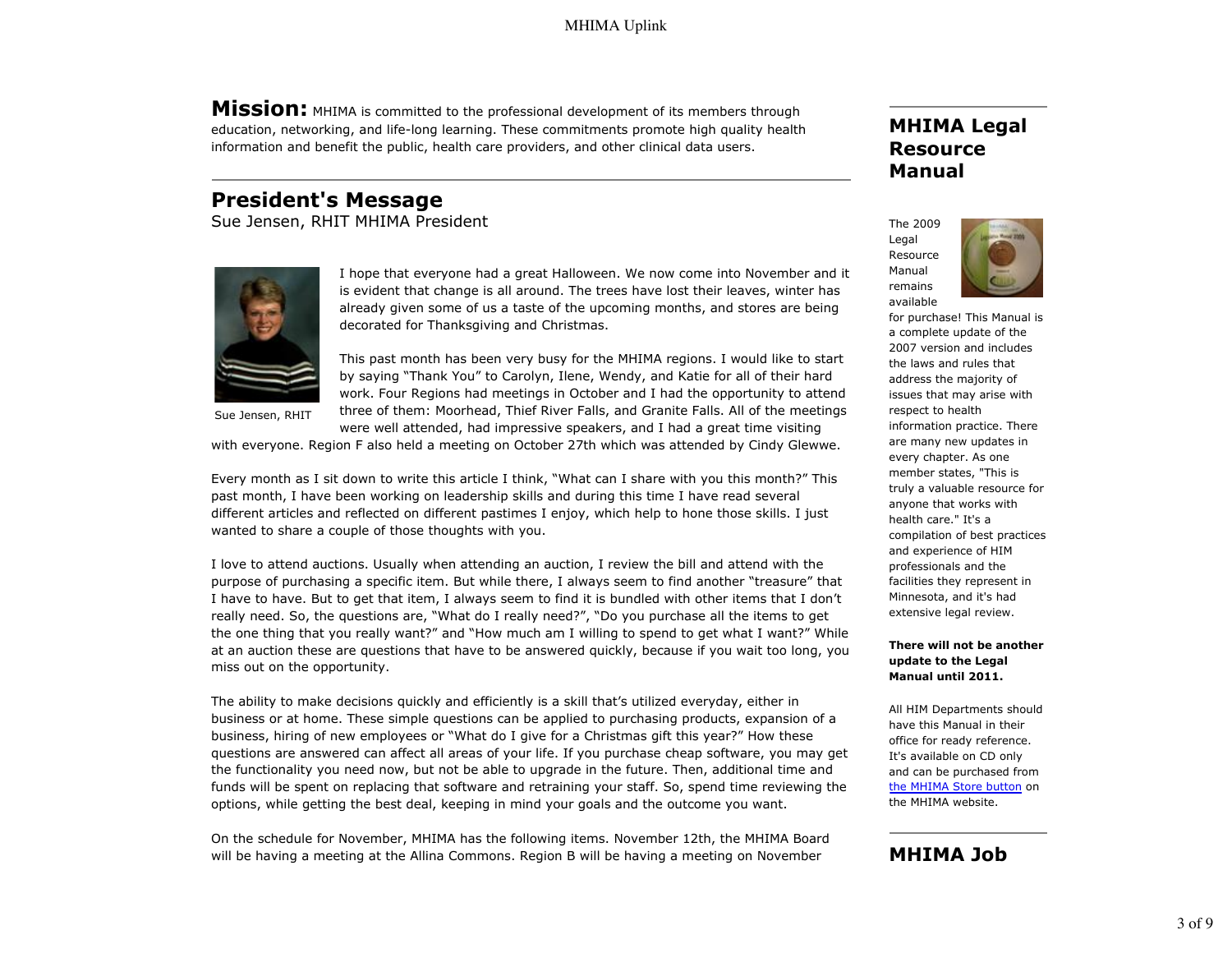18th and Region A has a meeting scheduled November 19th. In addition, Committees are hard at work regarding the Annual Meeting, Marketing and Communications, and other areas. If you would like to volunteer, please contact Myrna or myself and we will connect you with the appropriate Committee chairs.

Also, check the MHIMA website for scheduled webinars including ICD-10 and Meaningful Use this month, A tool for Medical Necessity Education in December, and additional webinars scheduled in 2011. At the price of \$59 for members, gather your friends and co-workers and get CEU's.

Have a Happy and Safe Thanksgiving!



**ICD-10** 

# **ICD-10 CEU Requirements for those holding an AHIMA Credential**

The Commission on Certification for Health Informatics and Information Management (CCHIIM) published their continuing education requirements for AHIMA certified professionals in March, 2010, and recently updated that document on October 5, 2010.

AHIMA certification represents a high level of achievement and demonstrates proficiency and a broad base of knowledge. With the coming implementation of ICD-10, a major healthcare industry change that will bring the US in step with worldwide coding systems, CCHIIM has determined that **continuing education hours with ICD-10-CM/PCS content will be required between the period of January 1, 2011 and December 31, 2013.**

AHIMA certified professionals will be required to participate in a predetermined number of mandatory **baseline** educational experiences specific to ICD-10-CM/PCS. These CEUs will count as part of all AHMA certificants' total CEU requirements for the purpose of recertification. The total number of ICD-10 CEUs required, by AHIMA credential, is as follows:

- CHPS: 1 CEU
- CHDS: 6 CEUs
- RHIT: 6 CEUs
- RHIA: 6 CEUs
- CCS-P: 12 CEUs
- CCS: 18 CEUs
- CCA: 18 CEUs

Certificants who hold more than one AHIMA credential will only report the highest number of CEUs

### **Bank**

Are you seeking a job? Are you an employer looking for a potential employee? Is your facility looking for someone with a skill set of MHIMA members? Be sure to check out the MHIMA Job Bank Network on our website, which continues to be very popular and new positions are being posted on a regular basis. Here, you'll find information about registering as a "Job Seeker" or as an "Employer". New positions are posted frequently, so check us out often!

**Job Seekers:** There is no fee to register.

**Employers:** Job posting fees are very reasonable and reach all of our MHIMA membership. E-blasts of job announcements are also available for purchase.

Click Here to visit the MHIMA Job Bank.

#### **MHIMA Coding &**

**Data Quality**

**Roundtable Tool**

#### **Kits**

The MHIMA Coding & Data Quality Committee's newest PowerPoint presentation, including case study questions, is **"Neoplasms - Carcinoid Tumor"** There is an accompanying case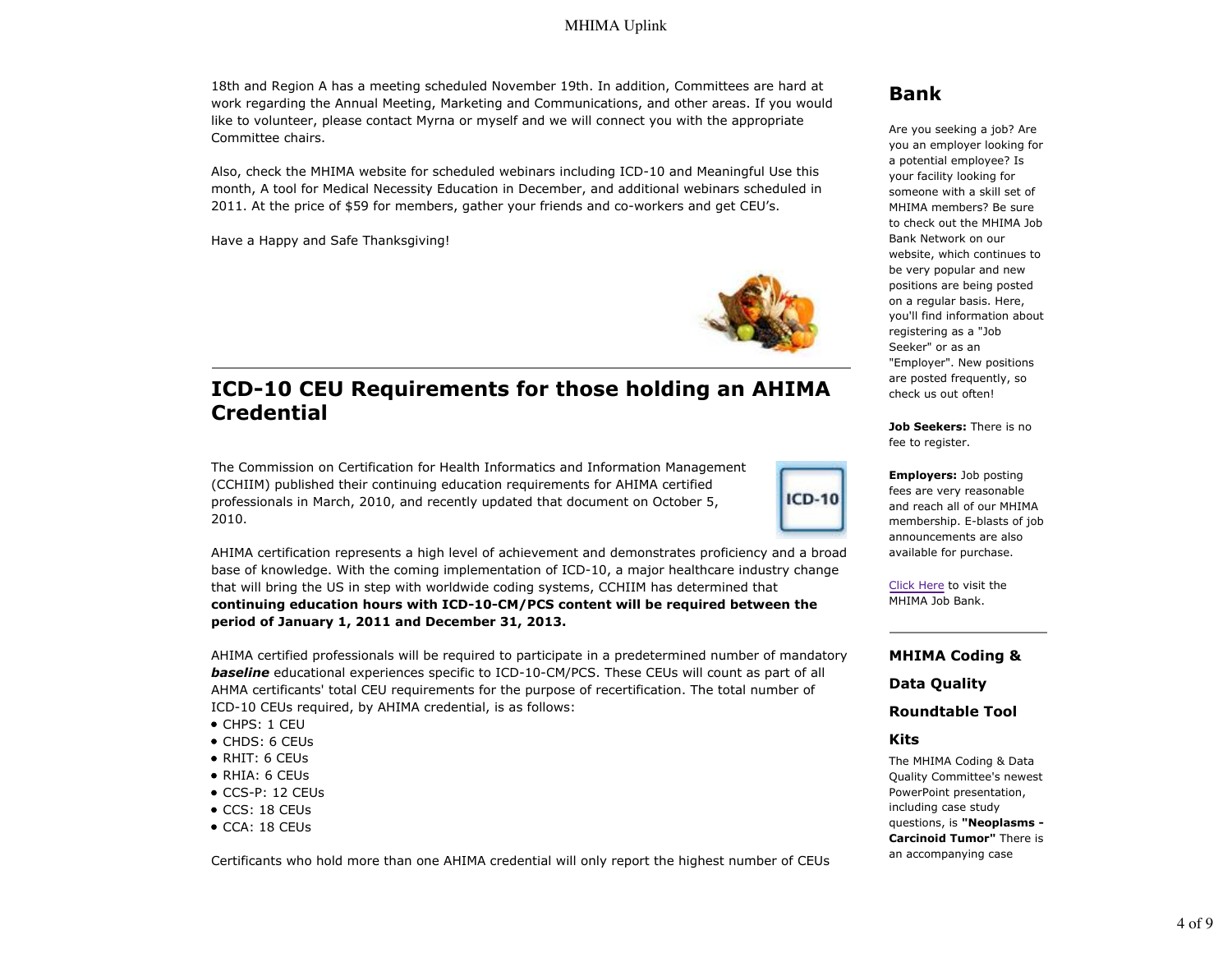from among all credentials held. For example, if you have both an RHIA and CCS, you would normally report 40 CEUs per recertification cycle (30 for RHIA and 10 for CCS). 18 of these CEUs will be required to cover ICD-10-CM/PCS.

All certificants are encouraged to tailor their education specific to their job role. For example, if you are an RHIT and perform coding as a large percentage of your daily routine, you are encouraged to follow the rquirements set forth for those specialized coding credentials.

MHIMA members: Please download CCHIIM's FAQ Document for full details.

MHIMA's strategic work plan will continue to include opportunities for you to earn these required ICD-10-CM/PCS CEUs through our educational offerings.

# **Regional Fall Meetings Continue**

MHIMA regions continue their schedule of Fall meetings. These meetings are open to all MHIMA members living or working anywhere in Minnesota. For more information, visit the MHIMA website Calendar.

- November 18: Region B (Northeast/Duluth)
- November 19: Region G (Metro)

Regions A, C, D, E and F have all held Fall meetings in October!

## **MHIMA's Lunch & Learn Webinars**



MHIMA's Lunch & Learn Webinar series is underway for 2010-2011. All webinars will be recorded and available for purchase if you cannot attend the live event. Visit the MHIMA website and click on the HIM Education button/Online Learning for complete details on the "live" events as well as ordering recorded webinars.

Here's what one attendee said about our first webinar on October 28: **Overview of New HIPAA, CMS and MN Transactions** presented by Patrice Kuppe, CPHIT. "Patrice took a very complicated topic (5010 and beyond) and broke it down for the average HIM person to grasp, lots of web links for more information, recommend sharing with Patient Accounting folks, revenue cycle teams and compliance staff." This webinar was recorded and is available for purchase.

The next webinars scheduled are:

**Are You Ready for ICD-10?** on Thursday, November 11, 2010. Presented by Gina Sanvik. This is the first in our series of ICD-10 readiness webinars. Registration closes at the end of the day on Friday, November 5, 2010.

study answer presentation. This is one of several "tool kits" developed for use by MHIMA members to support coding education and discussion in your facilities and at your regional meetings.

Is there a tool kit topic that needs to be developed? Let your needs be known. Contact Angela Jackson or Jessica Peterson.

The general "Do It Yourself" PowerPoint tool kit gives you the guidelines to set up a coding roundtable.

Additional tool kits on specific topics that have been developed and are available include Interventional Radiology, E&M, Heart Failure, updated Present on Admission (POA) and Aftercare vs Follow Up.

All are available on the Coding and Data Quality button on the MHIMA website. Watch for additional toolkits as they are developed!

And a reminder about your general coding questions: You are encouraged to use AHIMA's Coding CoPs for coding related questions. There is a general coding CoP community for coders as well as several for specific coding areas. These CoPs are a great resource for submitting coding questions and participating in the discussion threads surrounding the questions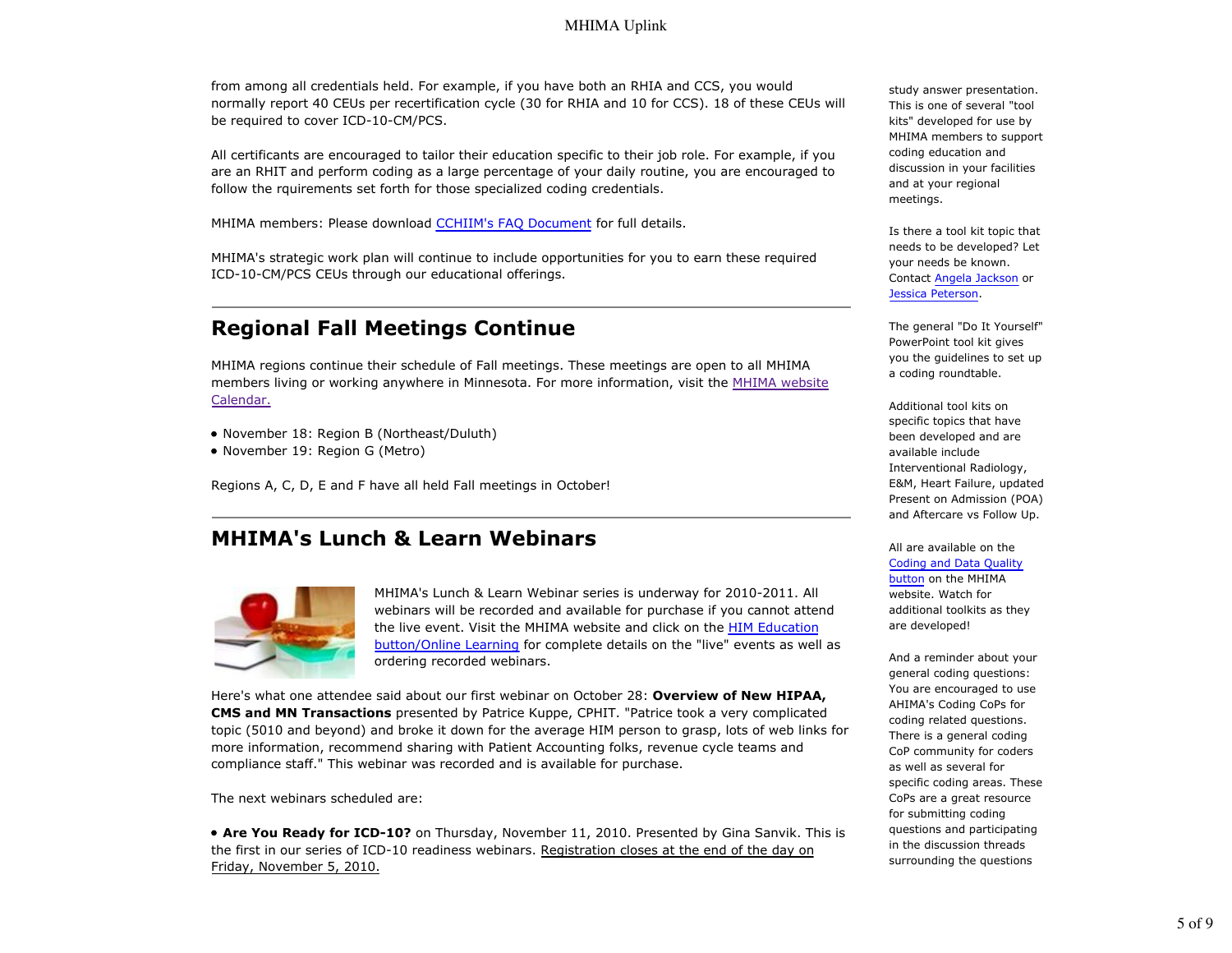**Meaningful Use: What's in it for HIM?** on Thursday, November 18, 2010. Presented by Sanjay Kohli. HIM professionals should be involved at the inception of any EHR meaningful use implementation plan. Registration closes at the end of the day on Friday, November 12, 2010. **A Tool for Medical Necessity Education** on Thursday, December 2, 2010. Presented by Jodi Hermann, RHIT, CCS and Carla Tobin, CCS. This webinar will provide you with a presentation tool that can be customized for your organization to help you educate your clinicians on the importance of medical necessity in their documentation. Registration closes at the end of the day on Friday, November 26, 2010.

Additional webinars currently being planned:

- The ICD-10 series will continue
- January: RACs
- February: Clinical Documentation Improvement
- February: REACH
- March: HITECH

All webinars are \$59 per connection for MHIMA/AHIMA members, and worth one (1) CE for everyone participating at one site connection.

### **A REACH Update**

Shirley Eichenwald Maki, MBA, RHIA, FAHIMA, a REACH associate from The College of St. Scholastica

The Regional Extension Assistance Center for HIT (REACH) – the regional health information technology (HIT) extension center serving Minnesota and North Dakota - was introduced in the July 2010 issue of UpLink. REACH works with its contracted clients to improve the quality and value of care delivered through the adoption and meaningful use of their electronic health record systems.

Over the intervening three months, REACH staff has been recruiting eligible health care providers to take advantage of federal discounts for EHR services through REACH. The next two months (November and December) are significant in REACH's recruiting/contracting effort because, under REACH's current agreement with the Office of the National Coordinator (ONC), all new REACH contracts need to be initiated before December 31 to receive the deeply discounted rates. At the same time, REACH's HIT consultant staff is beginning to work with recently contracted clients.

In mid-September, REACH received approval for supplemental funding from ONC to expand its services to support Critical Access and rural hospitals. This means that Critical Access and rural hospitals in Minnesota and North Dakota can now receive subsidized assistance with their efforts to adopt and meaningfully use HIT.

REACH services are designed to support clients in their efforts to achieve stage 1 meaningful use in 12 months or less. REACH has developed a meaningful use assessment which is available for clinics that already have an EHR to determine how ready they are to meet meaningful use with their current EHR system. This assessment consists of a survey, an interview, and a dashboard to track the clinic's progress toward achieving meaningful use. An assessment will be available for hospitals (CAH and

of others. To participate in these CoPs, Click Here.

### **Save-the-Date for the 2011 MHIMA Annual Meeting**

Put the dates of April 27-29, 2011 on your calendar now and plan to join hundreds of your fellow MHIMA members at our 2011 Annual Meeting at the Treasure Island hotel and conference center in Red Wing, Minnesota. Your 2011 Annual Meeting planning team is already at work, developing a program that you won't want to miss. We are in a time of incredible and perhaps even unprecedented change in health care. Save the date!

## **MHIMA Key Rings for Sale**



MHIMA has a stunning sterling silver key ring, embossed with our logo, for sale for just \$5.00. This key ring would make a great gift for yourself, a colleague, or to honor someone's achievement.

#### To order, Click Here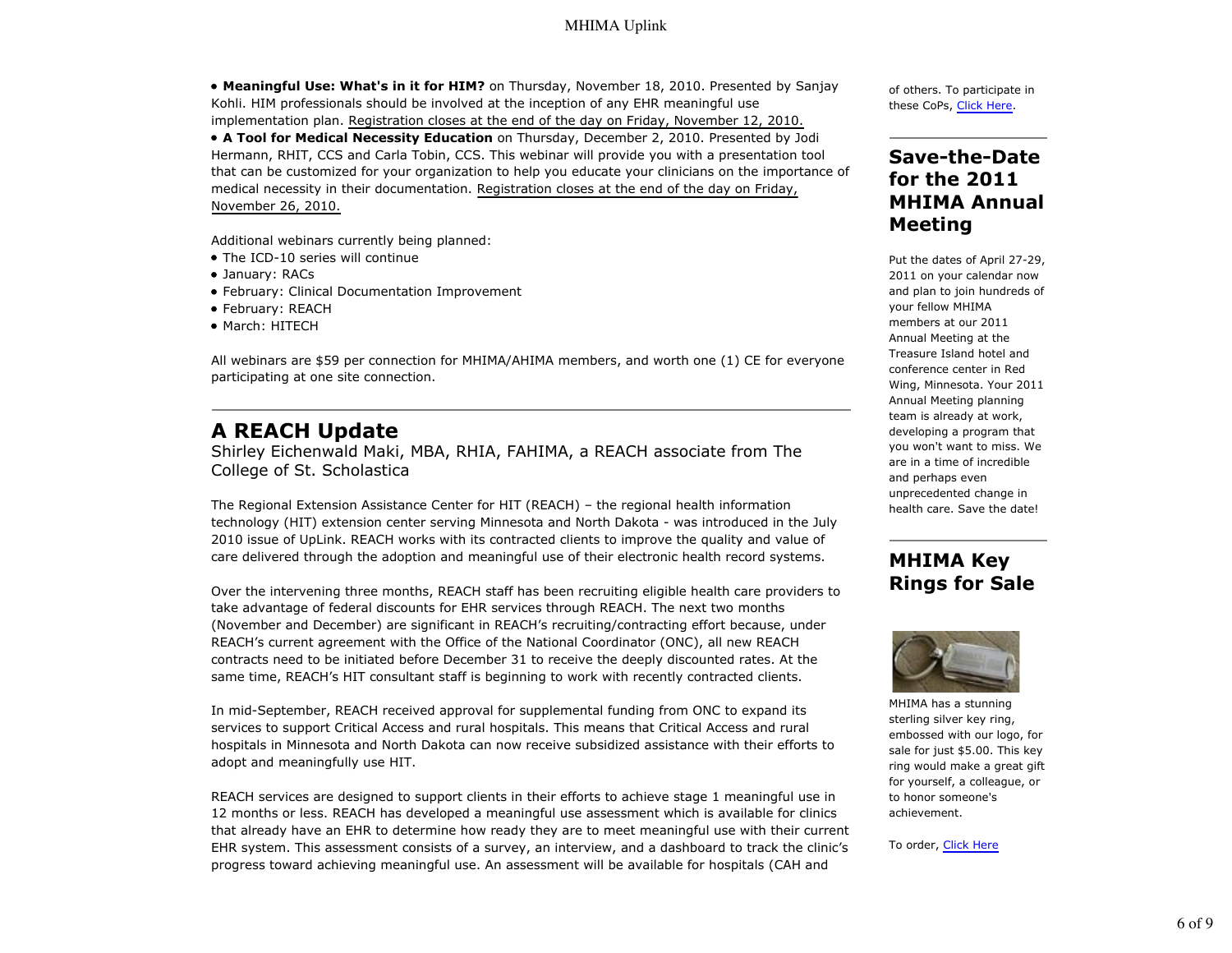PPS <50 beds) in the near future.

REACH clients have access to these types of services: readiness assessments, practice and workflow redesign, assistance with selection of a certified EHR product, vendor contracting with the vendor of their choice, a process for EHR project management, EHR optimization and meaningful use, technical reporting, privacy and security best practices, and functional interoperability and HIE assessment and guidance.

REACH's approach to working with clients is focused on building the client's skills and providing the client with tools as needed to make HIT decisions and associated changes in an informed and sustainable way. This process emphasizes that technology is a tool — successful use of that tool requires the right leadership, culture, processes, and workflow. The REACH technical assistance model is a mix of on-site assistance, consultations, and group learning. In addition, REACH provides clients access to educational resources: toolkits, webinars, and links to online best practice resources provided by ONC.

More information about REACH services and educational events is available at the REACH website. In addition, an October 21 presentation on REACH and Meaningful Use is available for download from the Minnesota e-Health website.

## **MHIMA Members Reach out to HIT Students During HIT Week**

Three Allina HIM professionals, Barb Fleischer, Shari Johns and Jessica Peterson, along with Katie O'Hearn from University of MN Physicians (also a Rasmussen faculty member) will be meeting with students in the Rasmussen - Brooklyn Park HIT Program during HIT Week. They've been invited to meet with the students at a "HIT Week Pizza Party" to answer questions and speak about the HIM/HIT profesion. Thank you!



AHIMA and CHIMA have designated November 7-13, 2010 as Health

Information & Technology Week. This year's theme is "Ensuring Health Information Integrity." This is a great time to celebrate your staff and your department! A Planning Kit was available in the August 2010 issue of AHIMA Advantage, and resources can also be found on the **AHIMA** web site.

# **Call for Nominations for MHIMA 2011 Election**

The MHIMA Nominating Committee, chaired by Steph Luthi-Terry, Past President, is seeking nominations for the MHIMA election ballot for the following positions.

**President-Elect:** This is a three year-commitment, and the nominee must have been a MHIMA board member within the last five years, a MHIMA committee chair within the last three years, or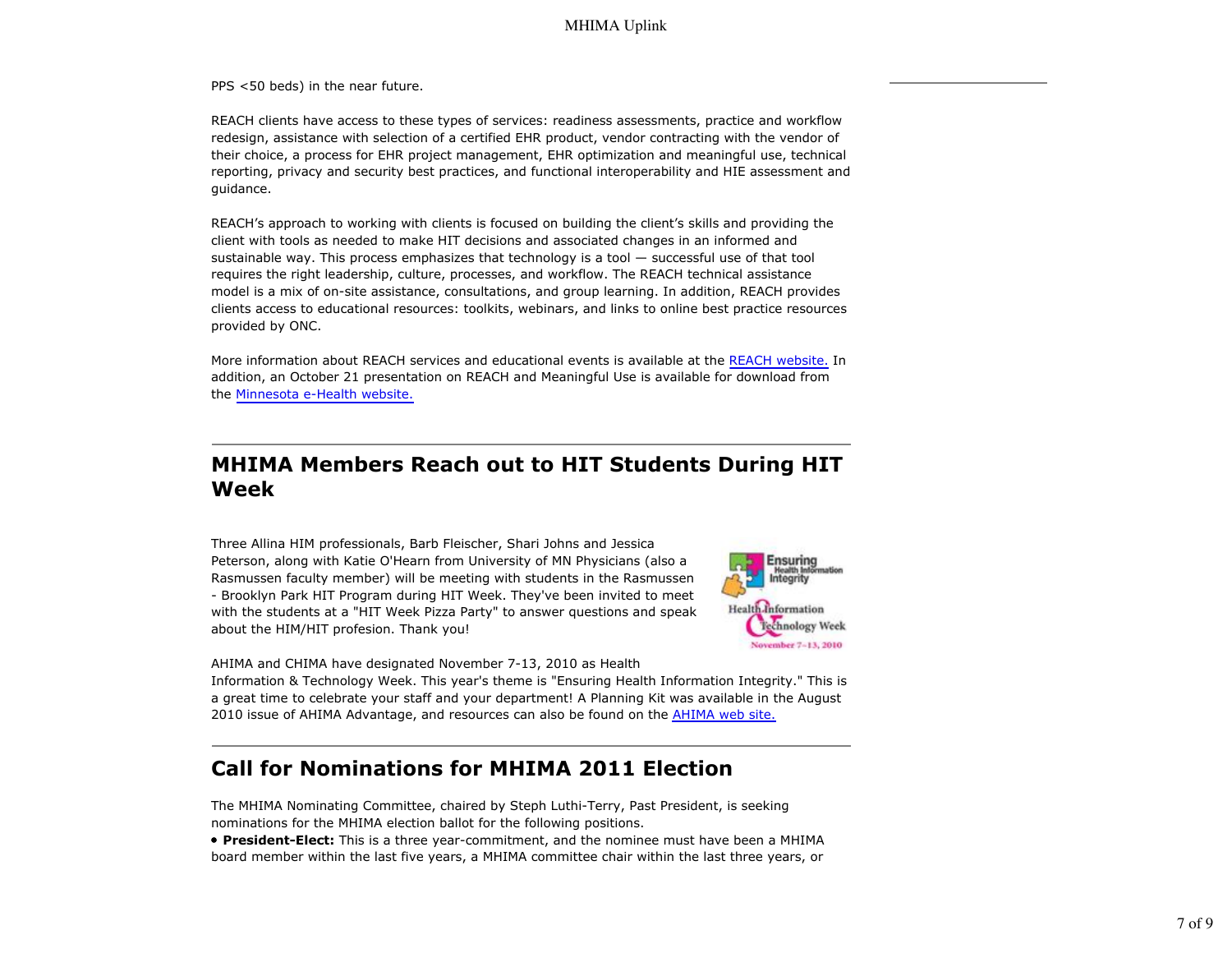active in an AHIMA volunteer role within the last three years.

**Delegate Director:** This is a two-year commitment, and the nominee must have been a MHIMA committee chair, held another elected office, or have been a Regional officer within the last three years. One Delegate Director will be elected in 2011.

- **Treasurer:** This is a two-year commitment.
- **Secretary:** This is a one-year commitment.

All nominees must be active MHIMA members with an AHIMA-approved credential. The election occurs in March of 2011, and the elected positions begin on July 1, 2011.

If you are interested, or if you want to recommend someone for consideration, please contact Steph Luthi-Terry.

# **MN Health Information Technology Training Program**

Normandale Community College is continuing to accept student applications for the Health IT Professional training program, a 6-month ARRA-HITECH funded HIT training



program focusing on job-specific training for one of four workforce roles in the field of health information technology (HIT). This program was introduced in our September issue of *Uplink*.

Their second training cohort will begin on January 4, 2011 and applications will be accepted through December 31, 2010.

\$1150 of the program fee will be covered by federal financial assistance; the total student cost will be \$500.00.

For more information, Click Here.

# **MHIMA Scholarship Fund Moves to AHIMA Foundation**

Want to support our HIM students in their professional education? Want to obtain a **tax-deductible contribution** for your financial support? You can now do both! The MHIMA Board of Directors has approved an agreement with the AHIMA Foundation to move our Scholarship Fund



dollars to a designated fund within the AHIMA Foundation. This fund will be known as the **MN Student Merit Scholarships**, and beginning immediately, all contributions to the AHIMA Foundation that are specifically designated to the MN Student Merit Scholarships will be added to our scholarship fund. Unlike MHIMA, the AHIMA Foundation is a  $501(c)(3)$  charitable organization; thus, all contributions made to the AHIMA Foundation are considered tax-deductible.